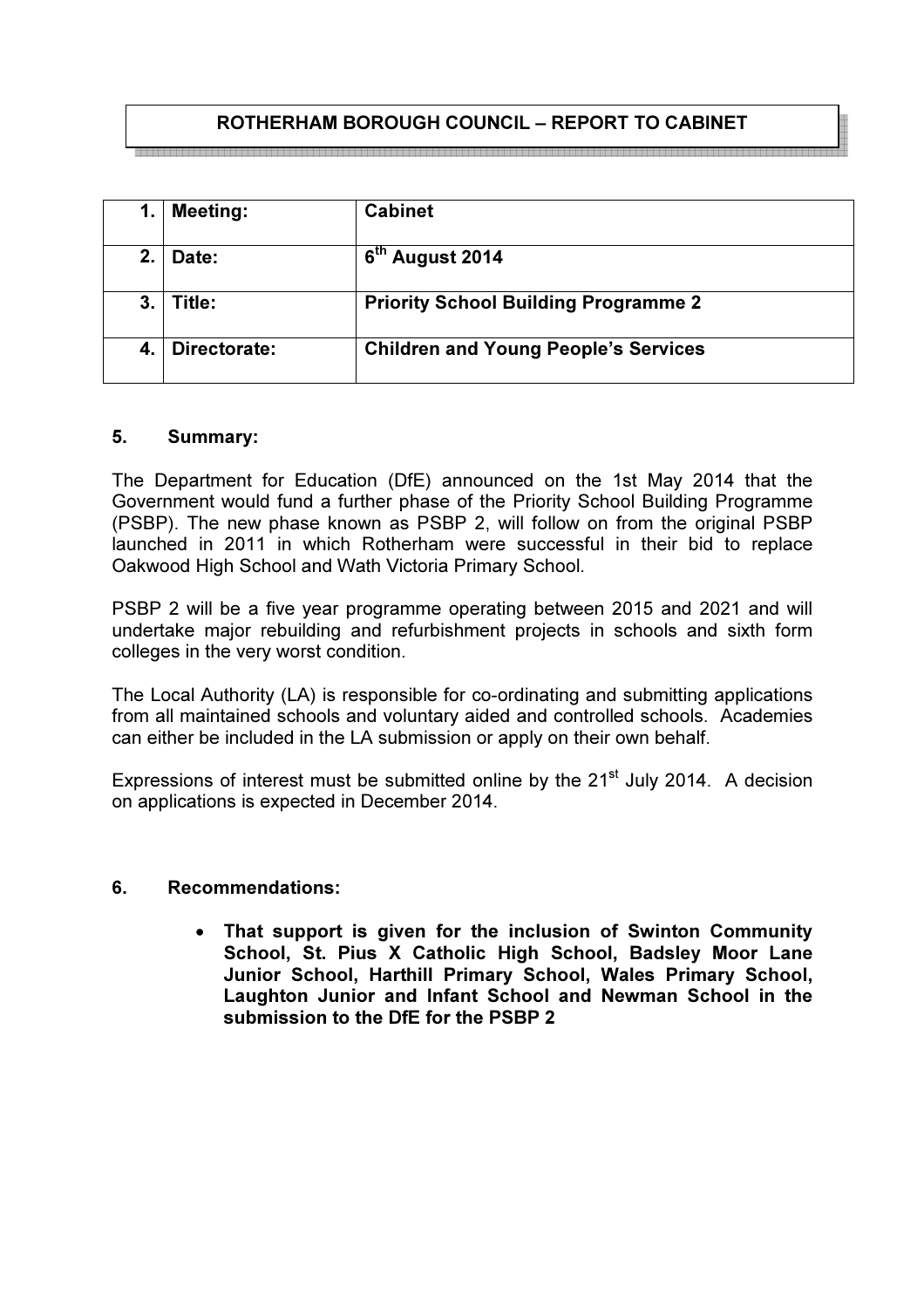# 7. Proposals and Details:

The PSBP 2 will target schools in the very worst condition. PSBP 2 will not use private finance but will be entirely capital-based.

It is intended to submit expressions of interest for a small number of high priority projects. Lower priority projects will be funded from the regular local authority maintenance allocations and local authority voluntary-aided programme (LCVAP).

# Eligibility

Schools put forward for PSBP 2 will be:

- Priority projects where the costs of addressing the need would be the hardest for the LA to fund through their capital maintenance programme. This is where the need is very significant and would necessitate a complete rebuild or major refurbishment of the school buildings.
- Priority projects where the cost of continuing to maintain the site or the buildings are so high that it makes better economic sense to address the need wholesale, either by rebuilding or complete refurbishment.
- Projects will be tested against the DfE's knowledge of long term pupil demand from the school capacity data collection. This will need to be evidenced of sustained demand for pupil places.
- Where there is a good case for increasing the size of the school at the same time as addressing the condition the DfE will work with the LA to bring funding together with basic need funding so this can be done.
- PSBP 2 will not fund schools which have recently received significant investment.
- PSBP 2 will not address the suitability of schools buildings which relates to the tailoring of a building to meet certain education needs. PSBP 2 is about building condition where a bailing is in a poor state of repair.
- Projects may qualify for whole school rebuilds or major refurbishments projects. The DfE will assess projects they consider it is more economical to rebuild the whole school rather than continueing to patch or repair the existing structure.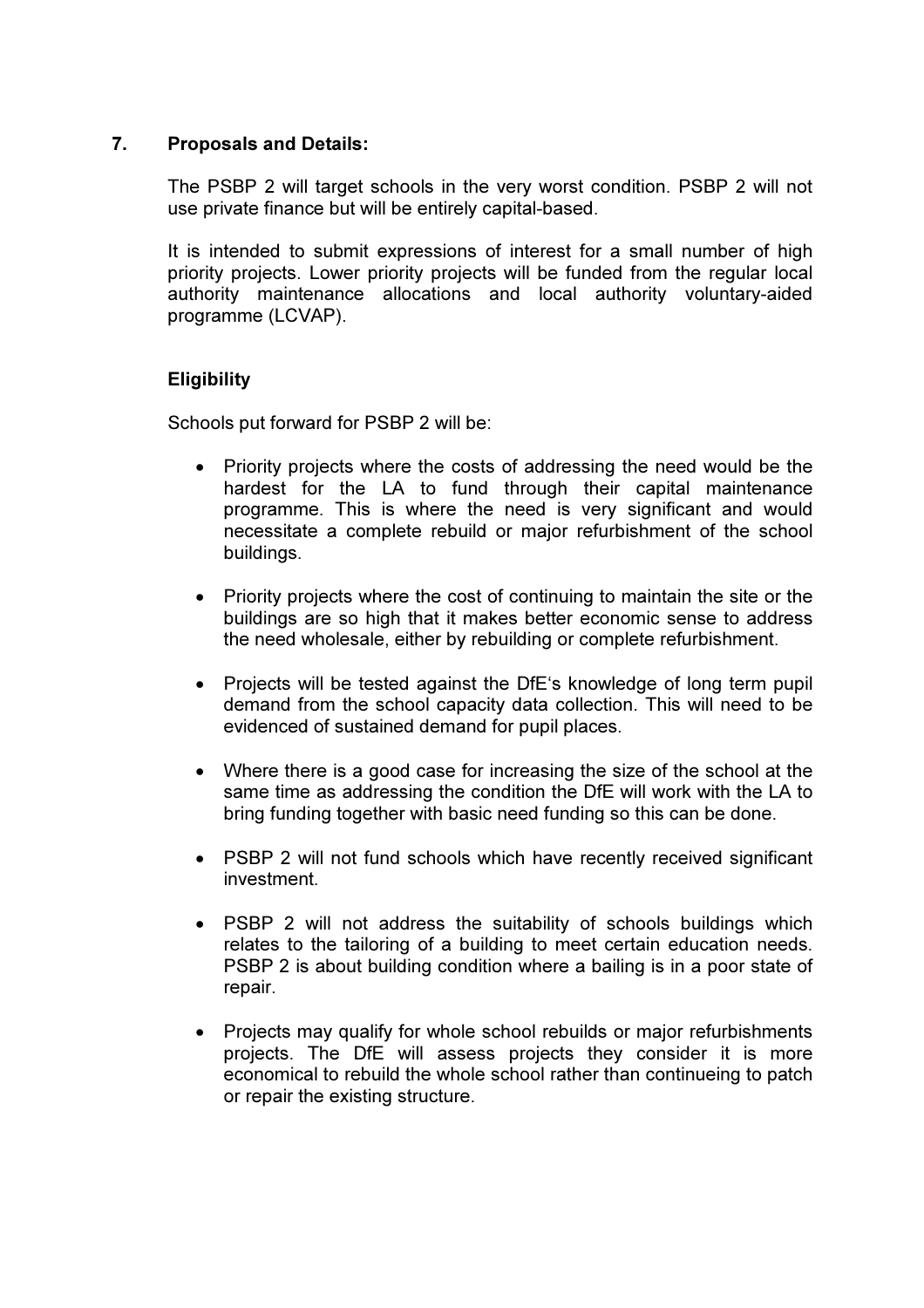• Projects may be selected where significant condition need is isolated to specific buildings rather than the entire school site. Under these circumstances' rebuild or refurbishment of specific buildings will be considered as opposed the entire school.

# Conditions for inclusion in PSBP 2

Inclusion within PSBP 2 will be subject to acceptance by the LA that:

- The contract will be procured and managed by the Education Funding Agency (EFA). The schools chosen will be batched with other schools not necessarily in the geographical location.
- Procurement is based upon baseline designs which have successfully been used on the original PSBP.
- LA will be required to sign a Memorandum of Understanding and Back to Back Agreements
- Any associated off site works as a result of the project e.g. Section 278, the LA will be liable for these costs.
- The LA will be required to register the title of the site and associated legal costs will need to be borne by the LA.

# Determination of schools for consideration

 $\overline{a}$ 

In the original PSBP, schools had to demonstrate they were in a poor condition and whether the cost of addressing the condition exceeded 30% of the notional rebuilding cost.

In PSBP 2 the DfE will use the information from the Property Data Survey<sup>1</sup> (PDS) to assess the scale and severity of condition need of the schools put forward by the LA. The DfE have also requested the LA identify significant issues that will have a material impact on the condition of the buildings but which may not have been captured by the PDS.

The LA have received very limited information from the PDS due to the DfE only recently sharing this with the LA and this has been limited to small batches of schools at a time. The DfE have advised that the dissemination of the PDS for all schools will be by the end of September 2014.

<sup>1</sup> The Property Data Survey Programme has been undertaken by the Education Funding Agency an executive agency of the Department of Education to provide a consistent view of the condition of England's school estate. Some 19,000 schools will have had Property Data Surveys (PDS) by the end of the programme in September 2014.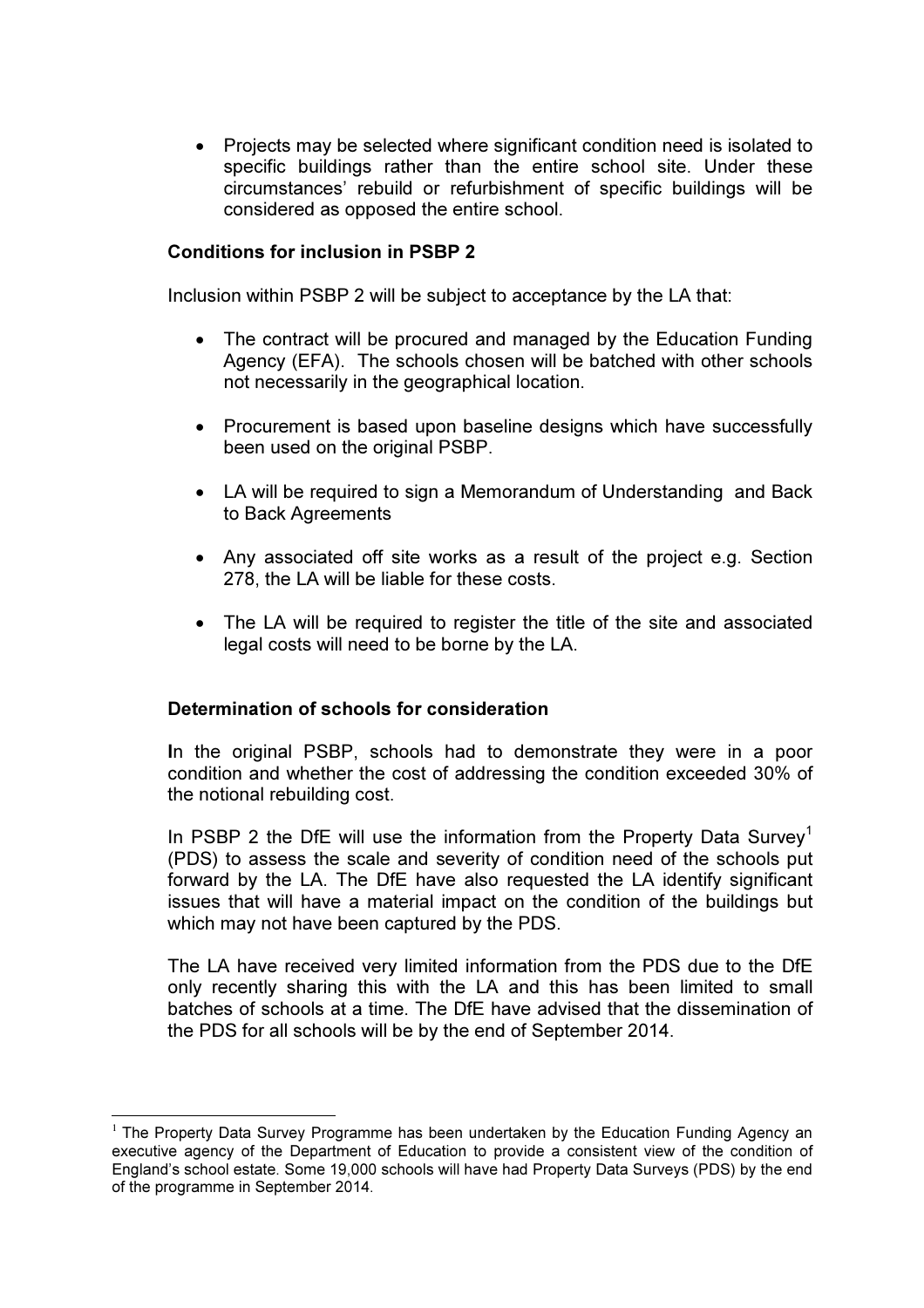Because the expressions of interest for the PSBP need to be with the DfE by the 21<sup>st</sup> July 2014, the LA has used the knowledge gained through Building Schools for the Future (BSF) and the Primary Capital Programme, the Asset Management Plan (AMP) and in liaison with the school admissions team to establish which schools would form the basis of an expression of interest from the LA to the DfE for inclusion within the PSBP 2.

The Schools chosen were:

.

#### Badsley Moor Lane Junior School – Replace Junior School

The junior school building has its original windows which forms the curtain walling. This all requires replacement to meet modern standards and maintain the integrity of the building. It also requires a re-wire.

#### Laughton Junior and Infant School – Replace with new school

The building was constructed around 1911 and is need of investment to bring it up to standard. It has not had any significant investment on the electrical or mechanical installations and both would benefit from complete renewal.

The external classrooms were constructed in the 1960's and are of modular construction with ply panel sections. The building has come to the end of its useful life. The windows are original and roof has to be constantly patched repaired. The thermal properties of the building are also poor and it suffers from damp.

#### Harthill Primary School - Replace temporary classrooms

This external classroom has significant condition needs. It is classed as a modular/temporary building which was erected in the 1970's and has reached the end of its useful life. The roof has had many temporary repairs and has needed to be propped on occasion and suffers from constant leaks. The windows are original and the cladding is in a poor state of repair.

#### Wales Primary School – part new build/refurbishment

This is a Victorian building which is in need of a re-wire and replacement distribution pipework. The roof is the original roof which needs replacing; this includes the timbers within the roof structure.

The junior school building was built in the 1970's is now in need of a replacement roof, windows and doors, heating distribution pipework and a rewire.

The main hall is a 1920's building and requires a re-wire and heating distribution pipework.

#### Swinton Community School

Sixth Form block - The windows are in poor condition as is the roof. It also requires significant work to its mechanical and electrical systems.

Main Buildings - condition items are the roofing (most of the roofs had a single layer felt to prevent the numerous leaks as a short term solution) the heating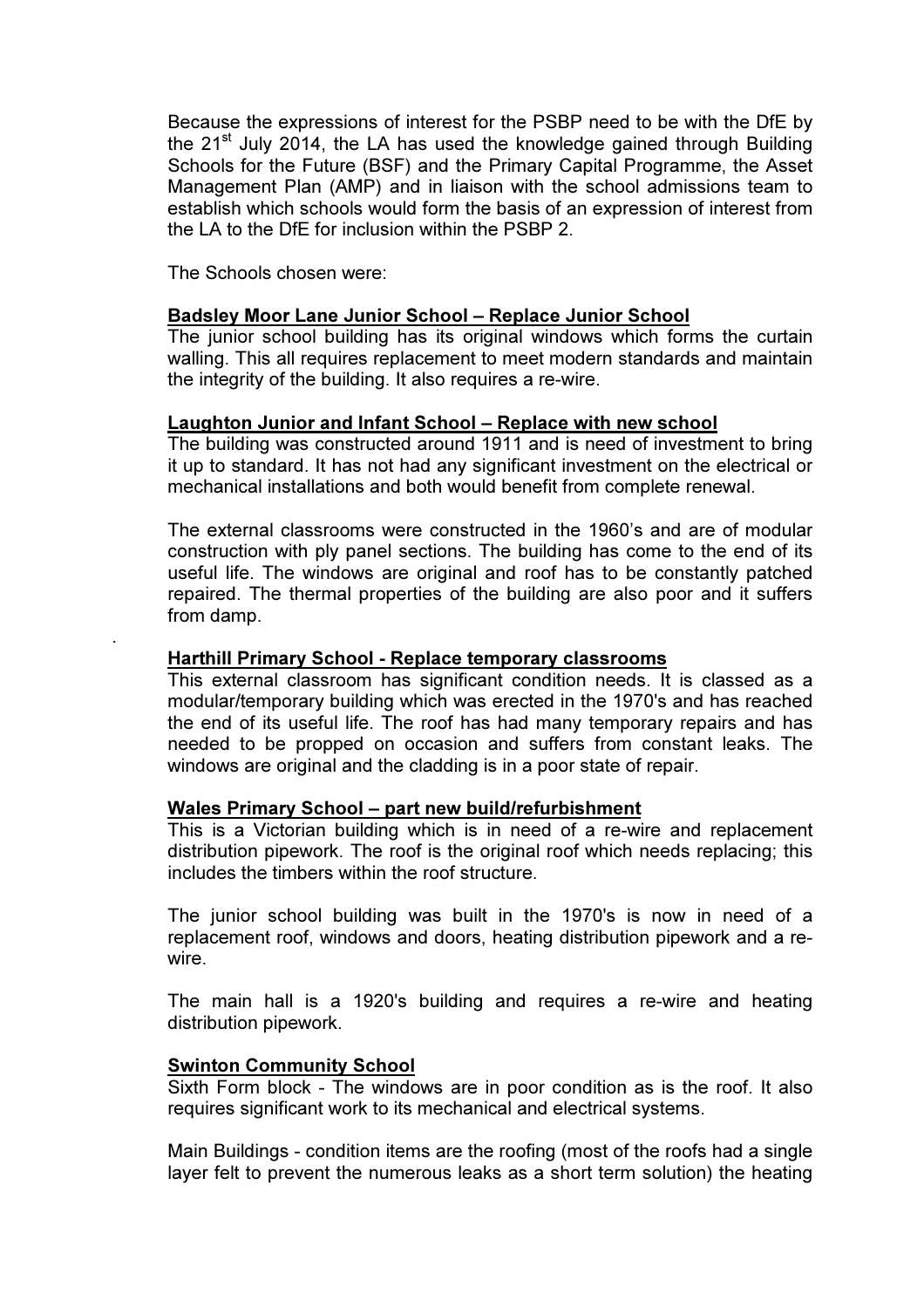boilers are at the end of their life and all the heating distribution pipework / radiators need replacement, Windows mostly single glazed are in poor condition, class rooms are very hot and due to condition some windows do not open causing extreme temperatures in warm weather. The Lightning protection system needs replacing. Doors both internal and external need replacement and there are still some hanging plaster block ceilings that need replacement. The electrical system is in need of major overhaul possibly a rewire in the next five years. Floors are starting to show signs of age with some classrooms requiring re-boarding this summer prior to new floorcoverings. Asbestos is present in most areas of the school; therefore any refurbishment work is extremely costly.

## St Pius X RC High School.

ROSLA block - The external windows and doors need replacing as they are in poor condition. The heating pipework is original and needs replacing as is the wiring which also needs replacing. The ceilings throughout are also in poor condition.

Main building - the roof is in poor condition and regularly has to be repaired. The windows and external doors are also in poor condition. The heating and electrical systems both need replacing which is a considerable cost (estimated at £700k).

## Newman School

The building is Grade 1 listed and has classrooms of which 3 sides are glazed. This glazing needs replacing due to its age, but must be of similar design and type. It has been estimated that this could cost approximately £1m. The roof constantly has to be repaired and would benefit from replacement. The internal doors need also need replacing. The toilet areas are looking worn and would benefit from refurbishment. It is also in need of a rewire.

Therapy Pool - This is a timber clad building which is in poor condition, both the cladding and roof need replacing. The boiler also needs replacement.

Higher Education block - Although this building is not in poor condition, it located at the extremities of the site and due to the nature of the students' access it poses significant problems.

#### 8. Finance:

All the condition work detailed in the above schools except Harthill, is contained within the CYPS Capital Strategy (what the LA would like to do but do not have the available funding). An allowance of £800k has been made within the CYPS Capital Programme for the replacement of the external classrooms at Harthill. If this project is accepted as part of the PSBP 2 this will return the funding for use on other projects with the CYPS capital programme.

Any associated off site works as a result of the project e.g. Section 278, the LA will be liable for these costs. There is currently no allowance for these costs within the CYPS Capital Programme.